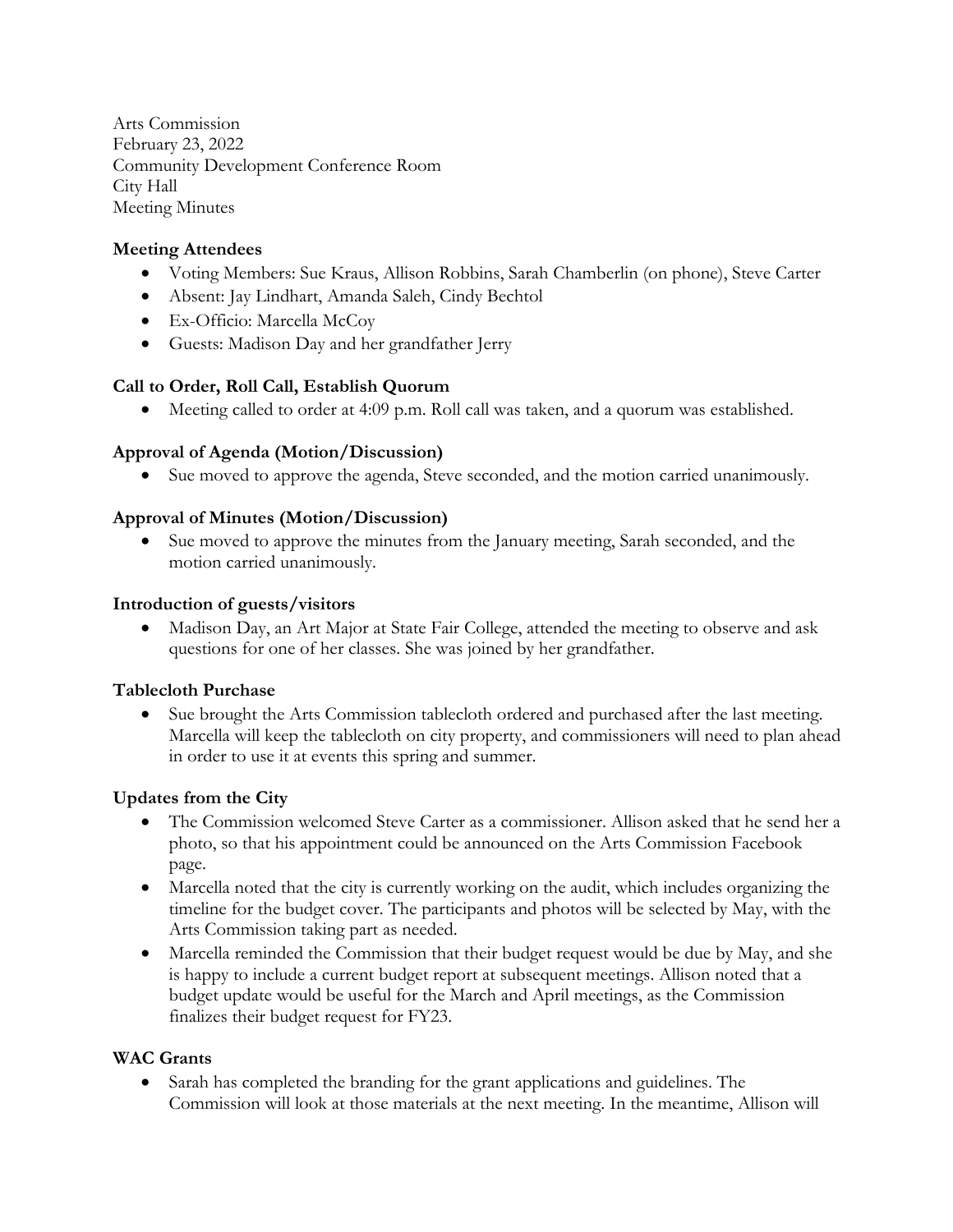work with Marcella to upload the new documents. Community members can still submit grants using the old forms until the new documents are on the website.

• Allison asked Marcella about the city process regarding the awarding of Arts Commission grants, as at the last City Council meeting, the grant awarded to Alex Smith was discussed. Marcella explained that it was a simple resolution aimed at increasing transparency and communication between the Council and the Commission.

# **Art in Public Places**

Allison distributed a list of possible public art projects, drawing from the Commission's previous discussions, ideas gathered from Warrensburg citizens, and past projects considered by other Commissioners. The Commission brainstormed projects for FY23, with the goal of having those projects in place by the budget request submission in May. The projects that received the most conversation included:

- *Mule Project*: Sue described seeing a new art installation near the Old Glory gas station, which features a metal silhouette of a dog. She will talk to the person who purchased and/or made the art to see if a mule silhouette would be possible. Allison suggested that, if reasonably priced, the Commission might seek installing 50 mules around town, given the recent Guinness Book of World Record activity. Sarah noted that this kind of project could **not** be marketed with the Guinness name, given the contracts that the organization requires.
- *Grain Elevator*: Allison noted that she had contact information for the owner and manager of the grain elevator in town. The Commission briefly discussed possible projects with the building (a mule train mural). They agreed to reach out to Jeff Imboden to see if he had any information on past ideas for that building. Any project would, of course, need to be proposed to and approved by the owner of the building.
- *Flower Boxes and Stain Glass Project*: Steve described his ideas for adding more installations to the flower box and bed project near UMB Bank downtown, near the railroad tracks. His current project includes adding flowers and stain-glass pieces to the existing boxes. He proposed adding more height to the project with additional pieces that created a "fence" of sorts. Stain-glass panels could include a sunflower or bumblebee; the installations could be moved and also swapped out for seasonal designs. Later, the Commission noted that stainglass installations might also be installed in other pathways around town, like at Lion's Lake. Sue recommended that the master gardeners organization be contacted for help with the flowers.
- *Dancer Mobile*: Steve described his idea for a 2- to 5-foot mobile made of silver wire installed on a welded frame. The idea would be to create a piece of art that moves, simulating a dancer.
- *Art Crawl*: Sarah proposed an art crawl event that involved many pieces of public art in Warrensburg. This event could be used to promote existing art and any new projects developed by the Commission.
- *Paper Airplanes*: Steve proposed an event in which people in Warrensburg were invited to decorate and design large paper airplanes, using some existing paper that he has access to. Prizes for best designs could be awarded. The Aviation Department at UCM could be invited to participate.
- *Rack Card*: Sarah proposed working on the rack card idea, originally proposed by Christian Cutler, as it would offer the Commission a chance to promote existing art in Warrensburg.